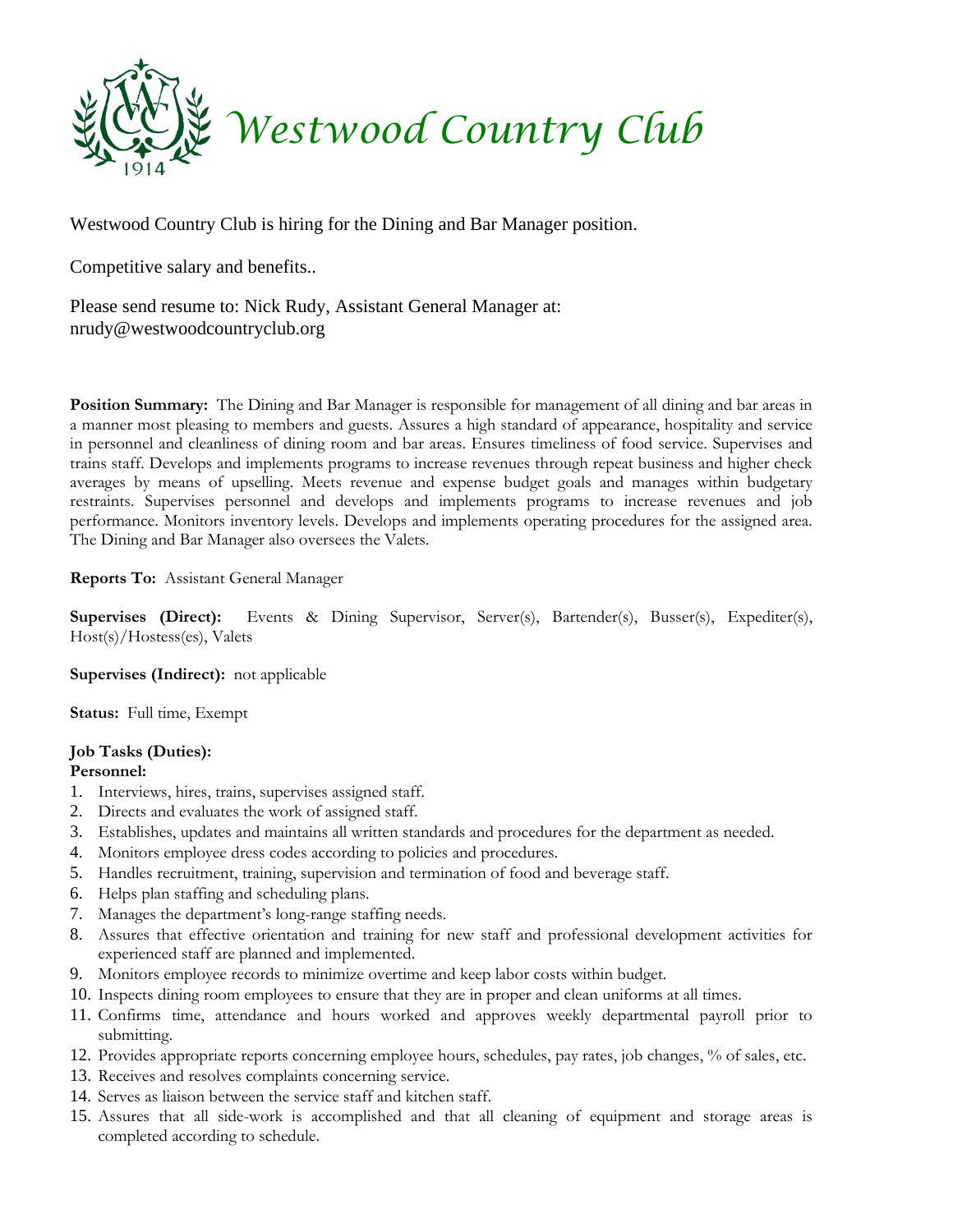- 16. Directs pre-meal meetings with personnel; relays pertinent information such as house count and menu changes, special member requests, etc.
- 17. Able to lead staff through all service types.
- 18. Trains staff on all aspects of the POS system.
- 19. Ensures all Valets supply Driver Abstracts as required by insurance.
- 20. Provides oversight and direction to the Events and Dining Supervisor.

#### **Dining, Bar:**

- 21. Stocks bar and completes other requirements.
- 22. Responsible for management of dining room service in the main clubhouse and/or service in assigned area(s).
- 23. Designs floor plans according to reservations.
- 24. Plans set-up based on anticipated guest counts and client needs.
- 25. Takes reservations, checks table reservation schedules and maintains reservations log.
- 26. Greets and seats members and guests.
- 27. Produces daily or meal-period revenue analyses and other reports from point of sale (POS) systems used.
- 28. Assures the correct appearance, cleanliness and safety of areas, equipment and fixtures; checks the maintenance of all equipment and reports deficiencies and maintenance concerns.
- 29. Makes suggestions about improvements service procedures and layout.
- 30. Maintains cleanliness and sanitation of bar areas, glassware and equipment through regular inspections.
- 31. Develops standard operating procedures to help assure that bars are set-up and operated efficiently.
- 32. Develops and supervises the revenue control system.
- 33. Assures that the areas are secure at the end of the business day.
- 34. Maintains an inventory of items including silverware, coffee pots, water pitchers, glassware,. flatware and China, salt and pepper holders, sugar bowls and linen and ensures that they are properly stored and accounted for.
- 35. Develops and maintains the reservation system.
- 36. Develops and implements an ongoing marketing program to increase dining room business.
- 37. Monitors dining room labor and supplies budget; makes adjustments to achieve financial goals.
- 38. Utilizes computer to accurately charge members, create forecast and revenue reports and write correspondence.
- 39. Greets guests and oversees actual service on a routine, random basis.
- 40. Addresses member and guest complaints and advises the AGM about appropriate corrective actions taken.
- 41. Monitors appearance, upkeep and cleanliness of all food and beverage equipment and facilities.
- 42. Assists in service as needed.
- 43. Plans operating budget for dining service responsibilities.
- 44. Works with Executive Chef to update, review and print weekly menu changes.
- 45. Schedules wine and beer samplings with distributors to continuously improve variety and quality of beverages available to club members and guests.
- 46. Monitors bar closing procedures (checklist) and assures that area is secure.
- 47. May serve as bartender, server, expo, host if needed.
- 48. Schedules maintenance of draft beer tapping.
- 49. Assures that the Club's policies and procedures for selling alcoholic beverages are consistently followed in all beverage outlets and at all club functions
- 50. Plans special wine promotions for members.
- 51. Assists in developing wine lists and beverage promotions
- 52. Tracks wine sales.
- 53. Assures that local and state laws and the Club's policies and procedures for the service of alcoholic beverages are consistently followed.

#### **General:**